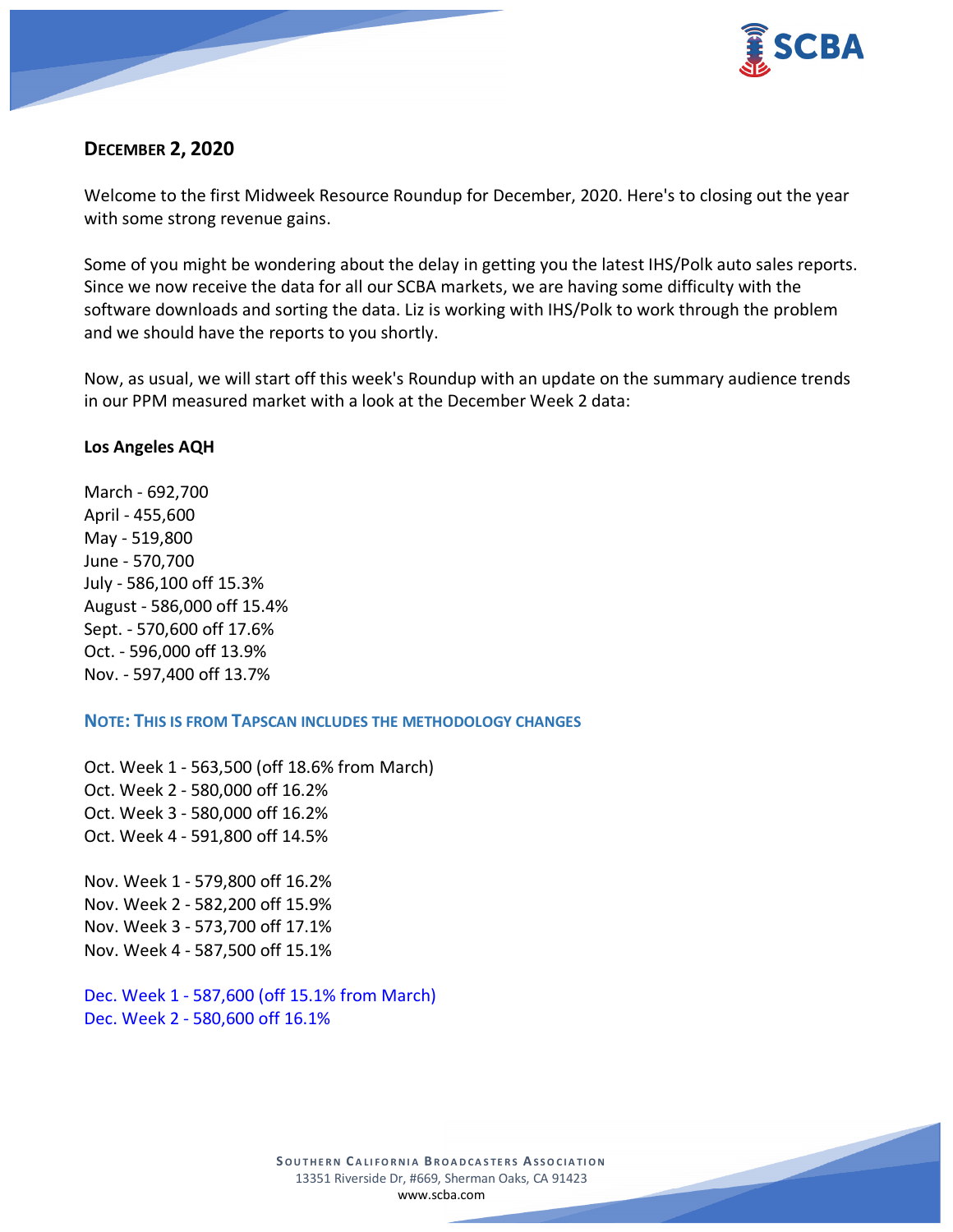

**NOTE: THE NOVEMBER AQH WEEKLIES ABOVE ARE FROM PPM ANALYSIS TOOL AND DO NOT REFLECT THE METHODOLOGY CHANGES.**

#### **Los Angeles Cume**

March - 10,611,300 April - 9,080,100 May - 9,572,200 June - 9,941,100 July - 10,089,600 off 4.9% August - 10,029,800 off 5.4% Sept. - 9,999,500 off 5.7% Oct. - 10,055,100 off 5.2% Nov. - 10,133,900 off 4.4%

Oct. Week 1 - 9,970,700 (Off 6% from March) Oct. Week 2 - 10,074,200 off 5% Oct. Week 3 - 10,155,500 off 4.6% Oct. Week 4 - 10,060,000 off 5.1%

Nov. Week 1 - 10,133,900 (off 4.4% from March) Nov. Week 2 - 10,216,200 off 3.7% Nov. Week 3 - 10,052,500 off 5.2% Nov. Week 4 - 10,132,900 off 4.5%

Dec. Week 1 - 9,880,500 (off 6.8% from March) Dec. Week 2 - 9,866,500 off 7%

#### **Riverside/San Bernardino AQH**

March - 128,900 April - 96,200 May - 105,000 June - 115,100 July - 108,600 off 15.7% August - 109,400 off 15.1% Sept. - 102,100 off 20.7% Oct. - 106,000 off 17.7% Nov. - 105,600 off 18%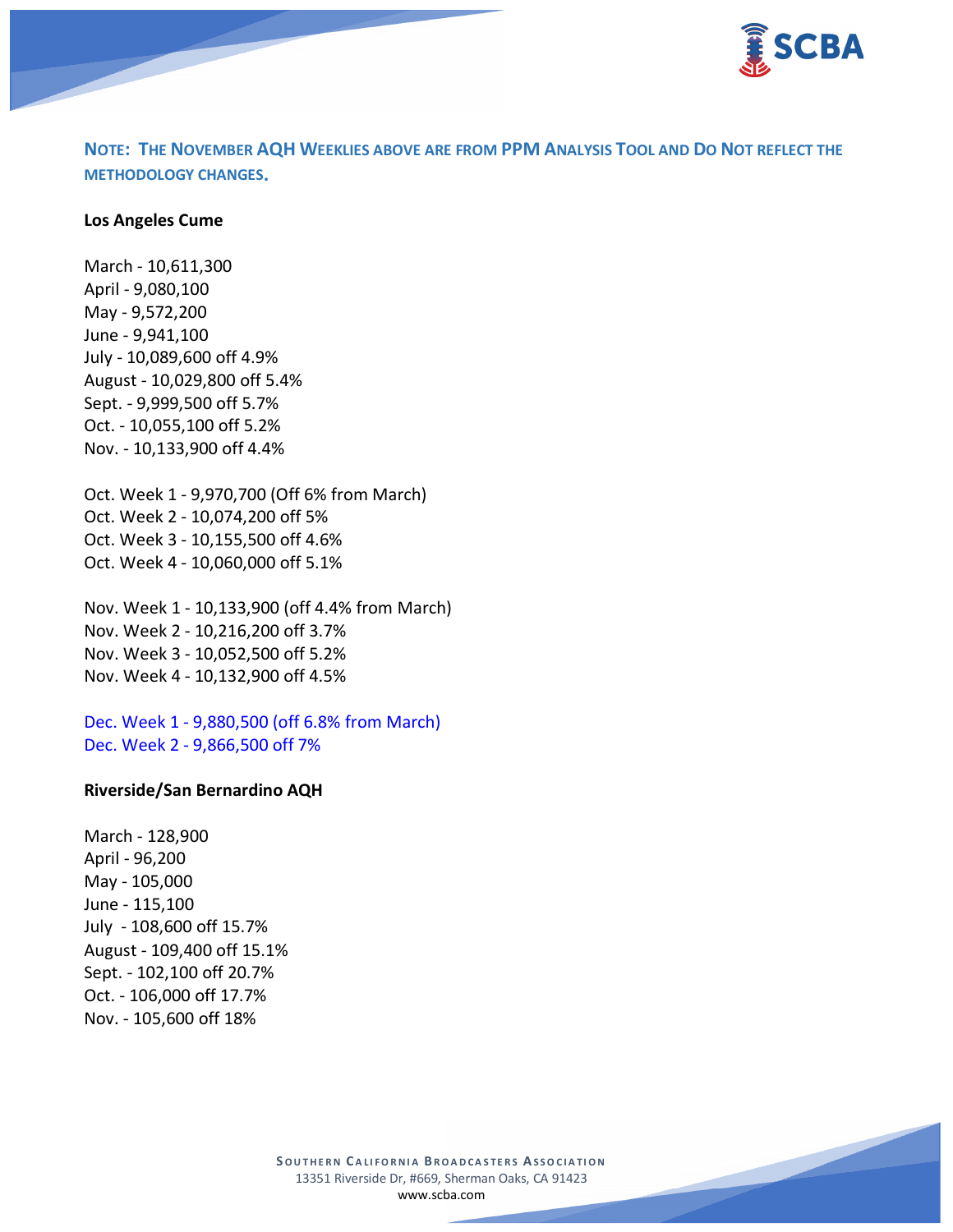

#### **NOTE: THIS IS FROM TAPSCAN AND INCLUDES THE METHODOLOGY CHANGES.**

Oct. Week 1 - 104,600 (Off 18.8% from March) Oct. Week 2 - 104,600 off 18.8% Oct. Week 3 - 102,200 off 20.7% Oct. Week 4 - 101,000 off 21.6%

Nov Week 1 - 101,200 (off 21.4% from March) Nov. Week 2 - 100,000 off 22.4% Nov. Week 3 - 99,000 off 23.1% Nov. Week 4 - 106,500 off 17.3%

Dec. Week 1 - 105,400 (off 18.2% from March) Dec. Week 2 - 108,500 off 15.8%

**NOTE: THE NOVEMBER AQH WEEKLIES ABOVE ARE FROM PPM ANALYSIS TOOL AND DO NOT REFLECT THE METHODOLOGY CHANGES.**

### **Riverside/San Bernardino Cume**

March - 2,012,400 April - 1,727,400 May - 1,846,500 June - 1,924,800 July - 1,968,100 off 2.2% August - 1,948,500 off 3.1% Sept. - 1,909,800 off 5% Oct. - 1,891,200 off 6% Nov. - 1,901,700 off 5.5%

Oct. Week 1 - 1,916,000 (Off 4.7% from March) Oct. Week 2 - 1,889,200 off 6.1% Oct. Week 3 - 1,889,900 off 6% Oct. Week 4 - 1,869,700 off 7%

Nov. Week 1 - 1,883,100 (off 6.4% from March) Nov. Week 2 - 1,891,100 off 6% Nov. Week 3 - 1,902,800 off 5.4% Nov. Week 4 - 1,929,700 off 4.1%

Dec. Week 1 - 1,870,000 (off 7% from March) Dec. Week 2 - 1,933,600 off 3.9%

> **S OUTHERN C ALIFORNIA B ROADCASTERS ASSOCIATION** 13351 Riverside Dr, #669, Sherman Oaks, CA 91423 [www.scba.com](http://www.scba.com/)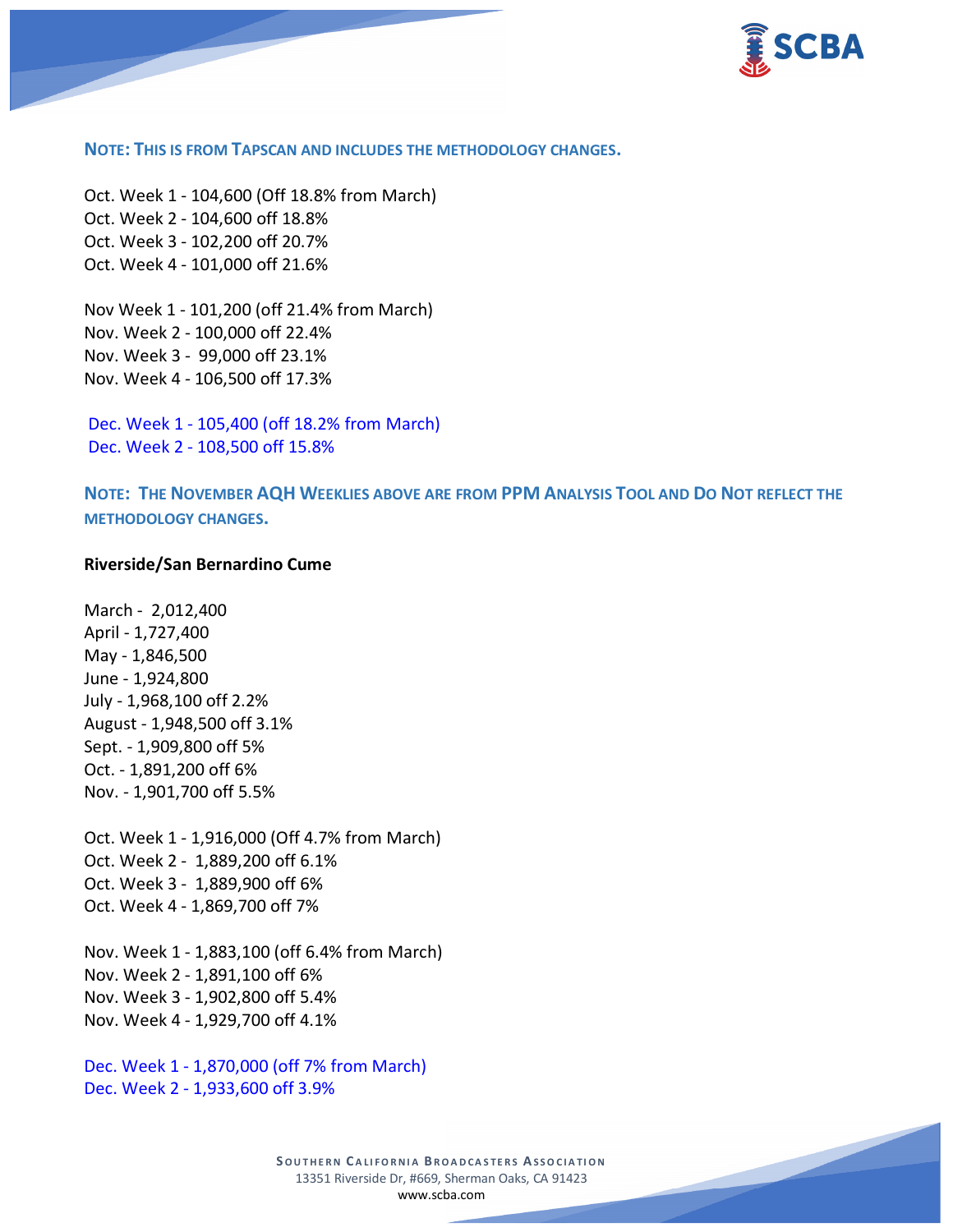

### **San Diego AQH**

March - 142,700 April - 98,000 May - 109,400 June - 120,100 July - 126,000 August - 128,500 (off 10% from March) Sept. - 125,000 (off 12.4% from March) Oct. - 126,800 (off 11.1% from March) Nov. - 129,300 (off 9.4% from March)

**NOTE: THIS IS FROM TAPSCAN AND INCLUDES THE METHODOLOGY CHANGES** 

Oct. Week 1 - 124,400 (off 12.8% from March) Oct. Week 2 - 121,000 off 15.2% Oct. Week 3 - 118,800 off 16.7% Oct. Week 4 - 125,400 off 12.1% from March

Nov. Week 1 - 119,900 (off 16% from March) Nov. Week 2 - 121,700 off 14.6% Nov. Week 3 - 125,700 off 11.9% Nov. Week 4 - 127,800 off 10.4%

Dec. Week 1 - 118,500 (off 17.0% from March) Dec. Week 2 - 123,500 off 13.5% from March

**NOTE: THE NOVEMBER AQH WEEKLIES ABOVE ARE FROM PPM ANALYSIS TOOL AND DO NOT REFLECT THE METHODOLOGY CHANGES.**

### **San Diego Cume**

March - 2,549,000 April - 2,133,900 May - 2,303,400 June - 2,408,600 July - 2,438,900 August - 2,418,400 (off 5.1% from March) Sept. - 2,382,700 (off 6.5% from March) Oct. - 2,398,000 (off 5.9% from March) Nov. - 2,361,900 (off 7.3% from March)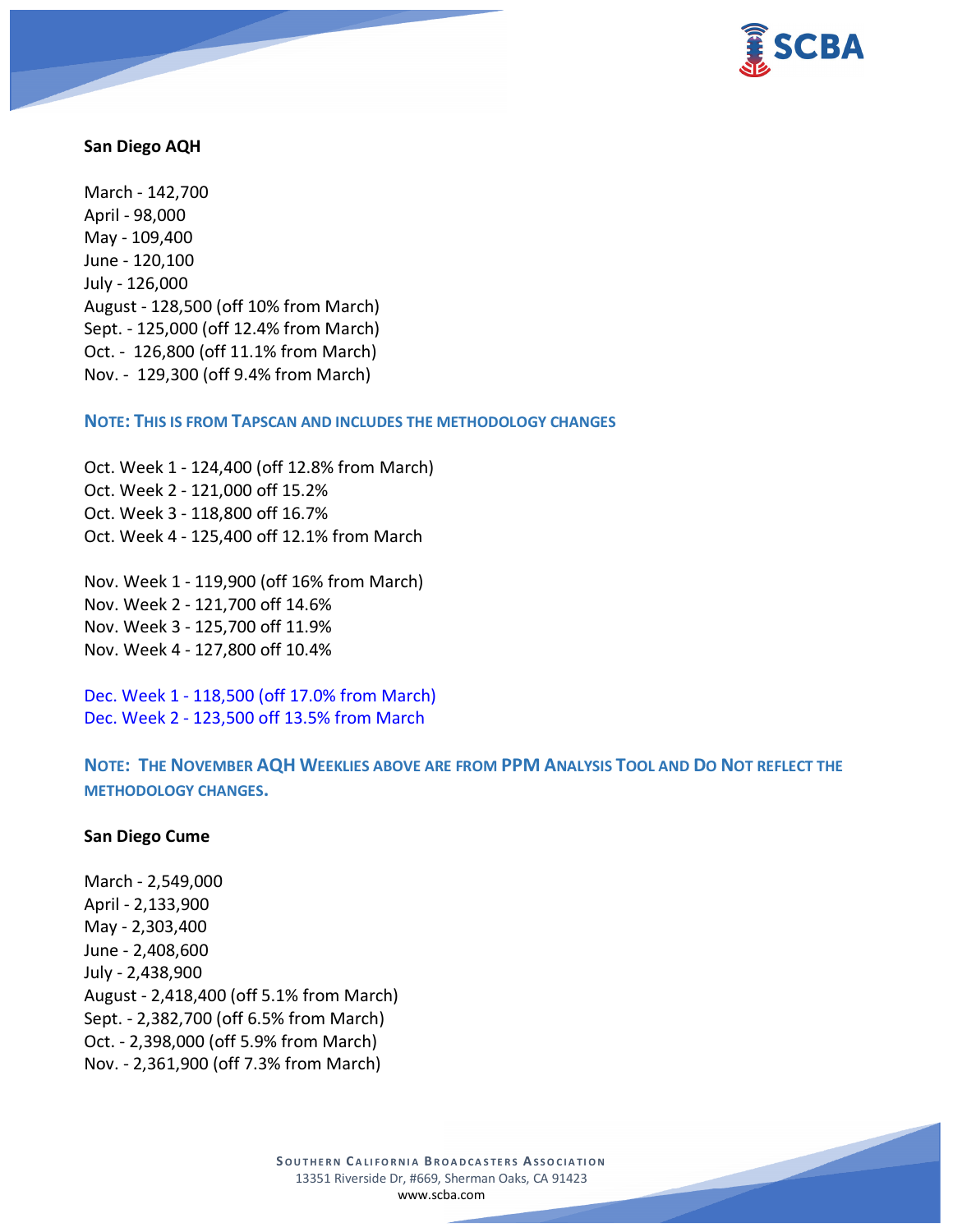

Oct. Week 1 - 2,409,400 (Off 5.4% from March) Oct. Week 2 - 2,433,200 (off 4.5%) Oct. Week 3 - 2,403,400 (off 5.7%) Oct. Week 4 - 2,346,200 (off 8.0%)

Nov. Week 1 - 2,324,800 (off 8.8% from March) Nov. Week 2 - 2,320,800 (off 9.0%) Nov. Week 3 - 2,408,500 (off 5.5%) Nov. Week 4 - 2,393,700 (off 6.1%)

Dec. Week 1 - 2,295,700 (off 9.9% from March) Dec. Week 2 - 2,430,700 (off 4.6%)

And now, here are your lists of specially curated resources and article links to help you get past all the other distractions and get right to the important information that can help you succeed:

# **RESOURCES AND ARTICLES OF INTEREST TO SALES AND ADVERTISERS:**

**Fast-Food Chains Are Growing Again—And a Few Are Exceeding Their Pre-Pandemic Trajectories** ADWEEK December 2, 2020 [https://www.adweek.com/retail/fast-food-chains-are-growing-again-and-a-few-are-exceeding-their](https://www.adweek.com/retail/fast-food-chains-are-growing-again-and-a-few-are-exceeding-their-pre-pandemic-trajectories/?utm_content=position_1&utm_source=postup&utm_medium=email&utm_campaign=BrandMarketing_Newsletter_201202162508&lyt_id=1385784)[pre-pandemic](https://www.adweek.com/retail/fast-food-chains-are-growing-again-and-a-few-are-exceeding-their-pre-pandemic-trajectories/?utm_content=position_1&utm_source=postup&utm_medium=email&utm_campaign=BrandMarketing_Newsletter_201202162508&lyt_id=1385784)[trajectories/?utm\\_content=position\\_1&utm\\_source=postup&utm\\_medium=email&utm\\_campaign=Br](https://www.adweek.com/retail/fast-food-chains-are-growing-again-and-a-few-are-exceeding-their-pre-pandemic-trajectories/?utm_content=position_1&utm_source=postup&utm_medium=email&utm_campaign=BrandMarketing_Newsletter_201202162508&lyt_id=1385784) andMarketing Newsletter 201202162508&lyt id=1385784

**Ex-Ford CEO says auto industry is in 'a sweet spot,' expects strong 2021 sales** CNBC December 1, 2020 [https://www.cnbc.com/2020/12/01/ex-ford-ceo-says-auto-industry-in-sweet-spot-sees-strong-2021](https://www.cnbc.com/2020/12/01/ex-ford-ceo-says-auto-industry-in-sweet-spot-sees-strong-2021-sales.html) [sales.html](https://www.cnbc.com/2020/12/01/ex-ford-ceo-says-auto-industry-in-sweet-spot-sees-strong-2021-sales.html)

**More Advertisers Are Using Live Reads. Technology Helps Scale Their Campaigns.** Inside Radio December 1, 2020 [http://www.insideradio.com/podcastnewsdaily/more-advertisers-are-using-live-reads-technology](http://www.insideradio.com/podcastnewsdaily/more-advertisers-are-using-live-reads-technology-helps-scale-their-campaigns/article_ac1bf900-33f5-11eb-9516-c70e3432b534.html)[helps-scale-their-campaigns/article\\_ac1bf900-33f5-11eb-9516-c70e3432b534.html](http://www.insideradio.com/podcastnewsdaily/more-advertisers-are-using-live-reads-technology-helps-scale-their-campaigns/article_ac1bf900-33f5-11eb-9516-c70e3432b534.html)

**Analyst Predicts Global Podcast Revenue Will Top Over a Billion Dollars This Year.** Inside Radio December 1, 2020 [http://www.insideradio.com/podcastnewsdaily/analyst-predicts-global-podcast-revenue-will-top-over](http://www.insideradio.com/podcastnewsdaily/analyst-predicts-global-podcast-revenue-will-top-over-a-billion-dollars-this-year/article_490a9c22-33f5-11eb-87a2-5b9a917a8fdf.html)[a-billion-dollars-this-year/article\\_490a9c22-33f5-11eb-87a2-5b9a917a8fdf.html](http://www.insideradio.com/podcastnewsdaily/analyst-predicts-global-podcast-revenue-will-top-over-a-billion-dollars-this-year/article_490a9c22-33f5-11eb-87a2-5b9a917a8fdf.html)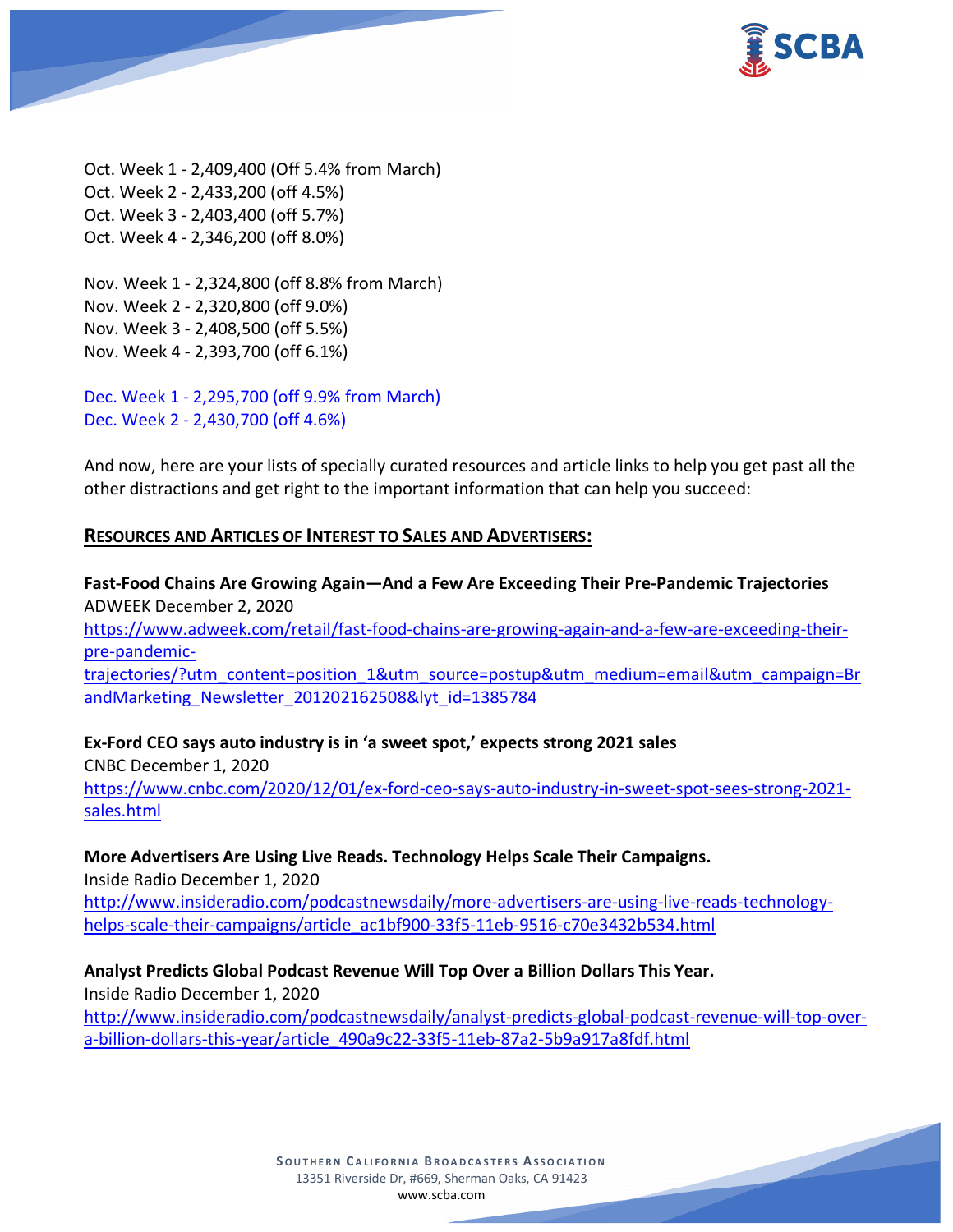

**Heavy Radio Listeners are 2020's Big Spenders** SalesFuel December 1, 2020 <https://salesfuel.com/heavy-radio-listeners-are-2020s-big-spenders/>

**Looking For Tips on Getting Sponsors?** Podcast Business Journal December 1, 2020 [https://podcastbusinessjournal.com/looking-for-tips-on-getting](https://podcastbusinessjournal.com/looking-for-tips-on-getting-sponsors/?vgo_ee=g4MdIIvetgiR1mkR7kijJ4BI1h38V58Ke8bVrp%2FmcsM%3D)[sponsors/?vgo\\_ee=g4MdIIvetgiR1mkR7kijJ4BI1h38V58Ke8bVrp%2FmcsM%3D](https://podcastbusinessjournal.com/looking-for-tips-on-getting-sponsors/?vgo_ee=g4MdIIvetgiR1mkR7kijJ4BI1h38V58Ke8bVrp%2FmcsM%3D)

**Study: Advertisers Dramatically Underestimate State Of U.S. Worker Commutes.** Inside Radio December 1, 2020 [http://www.insideradio.com/free/study-advertisers-dramatically-underestimate-state-of-u-s-worker](http://www.insideradio.com/free/study-advertisers-dramatically-underestimate-state-of-u-s-worker-commutes/article_683f4b2e-33aa-11eb-a74d-4bf7a322724e.html)[commutes/article\\_683f4b2e-33aa-11eb-a74d-4bf7a322724e.html](http://www.insideradio.com/free/study-advertisers-dramatically-underestimate-state-of-u-s-worker-commutes/article_683f4b2e-33aa-11eb-a74d-4bf7a322724e.html)

**Black Friday weekend breaks e-commerce records**

Chain Store Age November 30, 2020 [https://chainstoreage.com/black-friday-weekend-breaks-e-commerce](https://chainstoreage.com/black-friday-weekend-breaks-e-commerce-records?utm_source=omeda&utm_medium=email&utm_campaign=NL_CSA+Day+Breaker&utm_keyword=&oly_enc_id=8319H4585489H7M)[records?utm\\_source=omeda&utm\\_medium=email&utm\\_campaign=NL\\_CSA+Day+Breaker&utm\\_keyw](https://chainstoreage.com/black-friday-weekend-breaks-e-commerce-records?utm_source=omeda&utm_medium=email&utm_campaign=NL_CSA+Day+Breaker&utm_keyword=&oly_enc_id=8319H4585489H7M) [ord=&oly\\_enc\\_id=8319H4585489H7M](https://chainstoreage.com/black-friday-weekend-breaks-e-commerce-records?utm_source=omeda&utm_medium=email&utm_campaign=NL_CSA+Day+Breaker&utm_keyword=&oly_enc_id=8319H4585489H7M)

**Get Ready For Vaccine Education Messaging** Radio Ink December 1, 2020 [https://radioink.com/2020/12/01/get-ready-for-vaccine-education](https://radioink.com/2020/12/01/get-ready-for-vaccine-education-messaging/?vgo_ee=g4MdIIvetgiR1mkR7kijJ4BI1h38V58Ke8bVrp%2FmcsM%3D)[messaging/?vgo\\_ee=g4MdIIvetgiR1mkR7kijJ4BI1h38V58Ke8bVrp%2FmcsM%3D](https://radioink.com/2020/12/01/get-ready-for-vaccine-education-messaging/?vgo_ee=g4MdIIvetgiR1mkR7kijJ4BI1h38V58Ke8bVrp%2FmcsM%3D)

# **Even As New Lockdowns Loom, Retailers Bullish On Growing Holiday Sales.**

Inside Radio November 30, 2020 [http://www.insideradio.com/free/even-as-new-lockdowns-loom-retailers-bullish-on-growing-holiday](http://www.insideradio.com/free/even-as-new-lockdowns-loom-retailers-bullish-on-growing-holiday-sales/article_3849ecdc-32db-11eb-9dec-3b048d78eff3.html)[sales/article\\_3849ecdc-32db-11eb-9dec-3b048d78eff3.html](http://www.insideradio.com/free/even-as-new-lockdowns-loom-retailers-bullish-on-growing-holiday-sales/article_3849ecdc-32db-11eb-9dec-3b048d78eff3.html)

**Why Be One of Many When You Can Be the One and Only?** Radio Ink (charlie sislen) November 30, 2020 [https://radioink.com/2020/11/30/why-be-one-of-many-when-you-can-be-the-one-and](https://radioink.com/2020/11/30/why-be-one-of-many-when-you-can-be-the-one-and-only/?vgo_ee=g4MdIIvetgiR1mkR7kijJ4BI1h38V58Ke8bVrp%2FmcsM%3D)[only/?vgo\\_ee=g4MdIIvetgiR1mkR7kijJ4BI1h38V58Ke8bVrp%2FmcsM%3D](https://radioink.com/2020/11/30/why-be-one-of-many-when-you-can-be-the-one-and-only/?vgo_ee=g4MdIIvetgiR1mkR7kijJ4BI1h38V58Ke8bVrp%2FmcsM%3D)

**Borrell Podcast: Episode 35: Stunning News, Staggering Facts, and Bombshells from a New Poll of Local Ad Buyers**

Borrell Associates November 28, 2020 [https://local-marketing-trends.simplecast.com/episodes/episode-35-stunning-news-staggering-facts](https://local-marketing-trends.simplecast.com/episodes/episode-35-stunning-news-staggering-facts-and-bombshells-from-a-new-poll-of-local-ad-buyers)[and-bombshells-from-a-new-poll-of-local-ad-buyers](https://local-marketing-trends.simplecast.com/episodes/episode-35-stunning-news-staggering-facts-and-bombshells-from-a-new-poll-of-local-ad-buyers)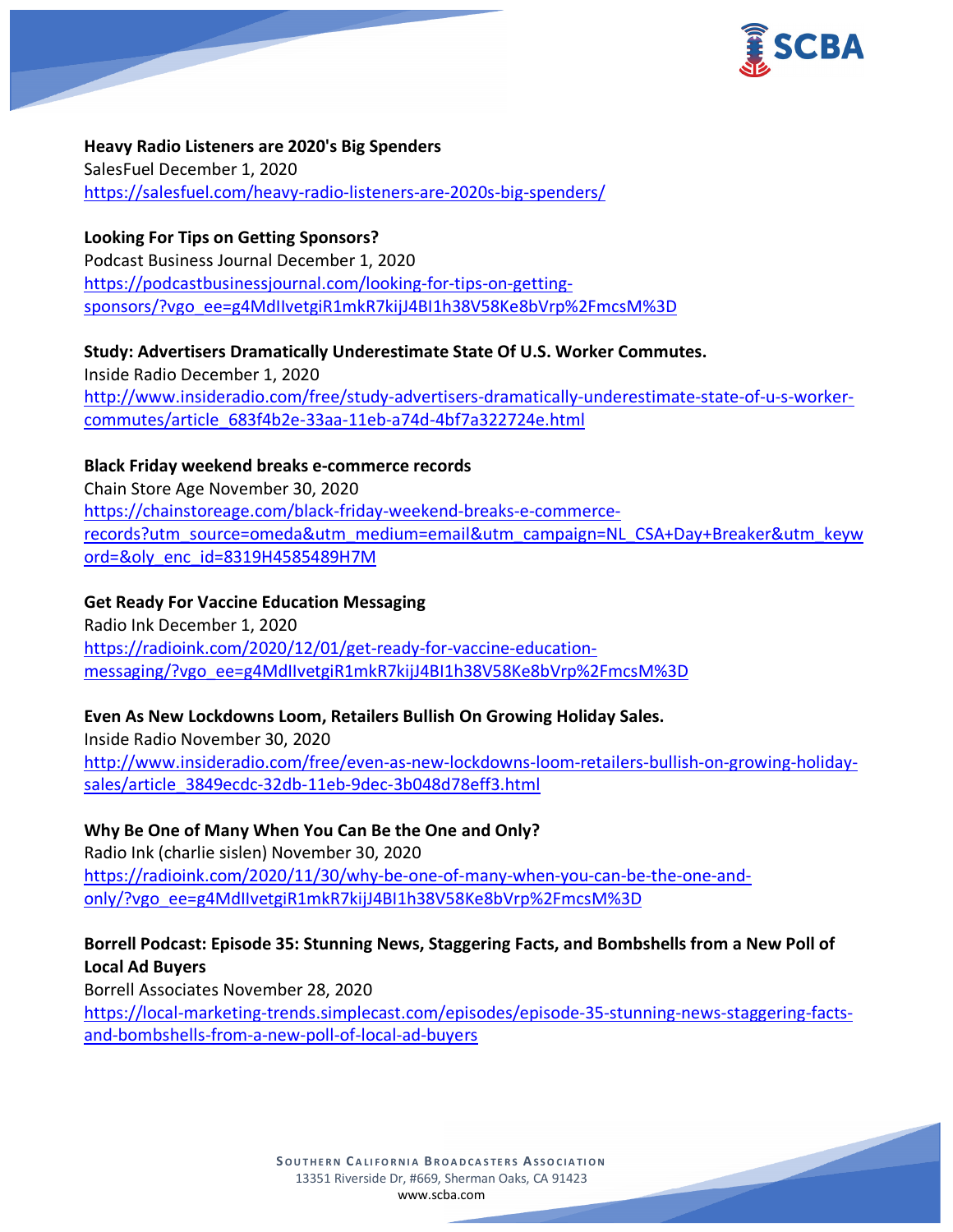

**Connecting Over the Phone: Your Voice Is Key** SalesFuel November 28, 2020 <https://salesfuel.com/connecting-over-the-phone/>

**Why Permission-Based Selling Should be Part of Your Strategy** SalesFuel November 28, 2020 <https://salesfuel.com/why-permission-based-selling-should-be-part-of-your-strategy/>

## **RESOURCES AND ARTICLES OF INTEREST TO MANAGERS FOR PLANNING AND FORECASTING:**

**FCC Greenlights Further Review Of Geo-Targeting Proposal For FMs.** Inside Radio December 2, 2020 [http://www.insideradio.com/free/fcc-greenlights-further-review-of-geo-targeting-proposal-for](http://www.insideradio.com/free/fcc-greenlights-further-review-of-geo-targeting-proposal-for-fms/article_f31415ea-3477-11eb-8ff7-932a4e446457.html)[fms/article\\_f31415ea-3477-11eb-8ff7-932a4e446457.html](http://www.insideradio.com/free/fcc-greenlights-further-review-of-geo-targeting-proposal-for-fms/article_f31415ea-3477-11eb-8ff7-932a4e446457.html)

**UCLA Anderson Updated Economic Forecast for November/December, 2020** UCLA Anderson December 1, 2020 (Full report attached below) **ATTACHMENT**: [UCLA Anderson Economic Forecast Nov-Dec 2020](https://scba.com/ucla-anderson-economic-forecast-nov_dec-2020/)

**Digital Ad Spend Was a 'Bright Spot' in Advertising's Dark Year, GroupM Says** ADWEEK December 1, 2020 [https://www.adweek.com/agencies/digital-ad-spend-was-bright-spot-in-advertisings-dark-year](https://www.adweek.com/agencies/digital-ad-spend-was-bright-spot-in-advertisings-dark-year-groupm-says/)[groupm-says/](https://www.adweek.com/agencies/digital-ad-spend-was-bright-spot-in-advertisings-dark-year-groupm-says/)

**Making Spirits Bright: Digital Advertising Strategies Connect Alcohol Brands With Consumers This Holiday Season**

Digital Advertising News December 1, 2020 [https://mail.google.com/mail/u/0/?tab=rm&ogbl#drafts?compose=fwmvGMCWGVGxQkQkSDlnxwfrw](https://mail.google.com/mail/u/0/?tab=rm&ogbl#drafts?compose=fwmvGMCWGVGxQkQkSDlnxwfrwVBWZlPmzZMmMTWggwcQlmKccMTXqNpKzzTpFnxJfxhlTDKdZqFTRMDjRfRvvLzbWkmMcnMCQhlxrDKpbvZSgpVwlKqq) [VBWZlPmzZMmMTWggwcQlmKccMTXqNpKzzTpFnxJfxhlTDKdZqFTRMDjRfRvvLzbWkmMcnMCQhlxrDK](https://mail.google.com/mail/u/0/?tab=rm&ogbl#drafts?compose=fwmvGMCWGVGxQkQkSDlnxwfrwVBWZlPmzZMmMTWggwcQlmKccMTXqNpKzzTpFnxJfxhlTDKdZqFTRMDjRfRvvLzbWkmMcnMCQhlxrDKpbvZSgpVwlKqq) [pbvZSgpVwlKqq](https://mail.google.com/mail/u/0/?tab=rm&ogbl#drafts?compose=fwmvGMCWGVGxQkQkSDlnxwfrwVBWZlPmzZMmMTWggwcQlmKccMTXqNpKzzTpFnxJfxhlTDKdZqFTRMDjRfRvvLzbWkmMcnMCQhlxrDKpbvZSgpVwlKqq)

**Why The Hot "New" Thing Is…Nostalgia Marketing** Jacobs Media Strategies December 1, 2020 <https://jacobsmedia.com/why-the-hot-new-thing-is-nostalgia/>

**Despite media attention, this summer's Facebook ad boycott did not affect the social network's ad revenues** eMarketer December 1, 2020 <https://www.emarketer.com/content/facebook-ad-boycott-did-not-affect-ad-revenue?ecid=NL1001>